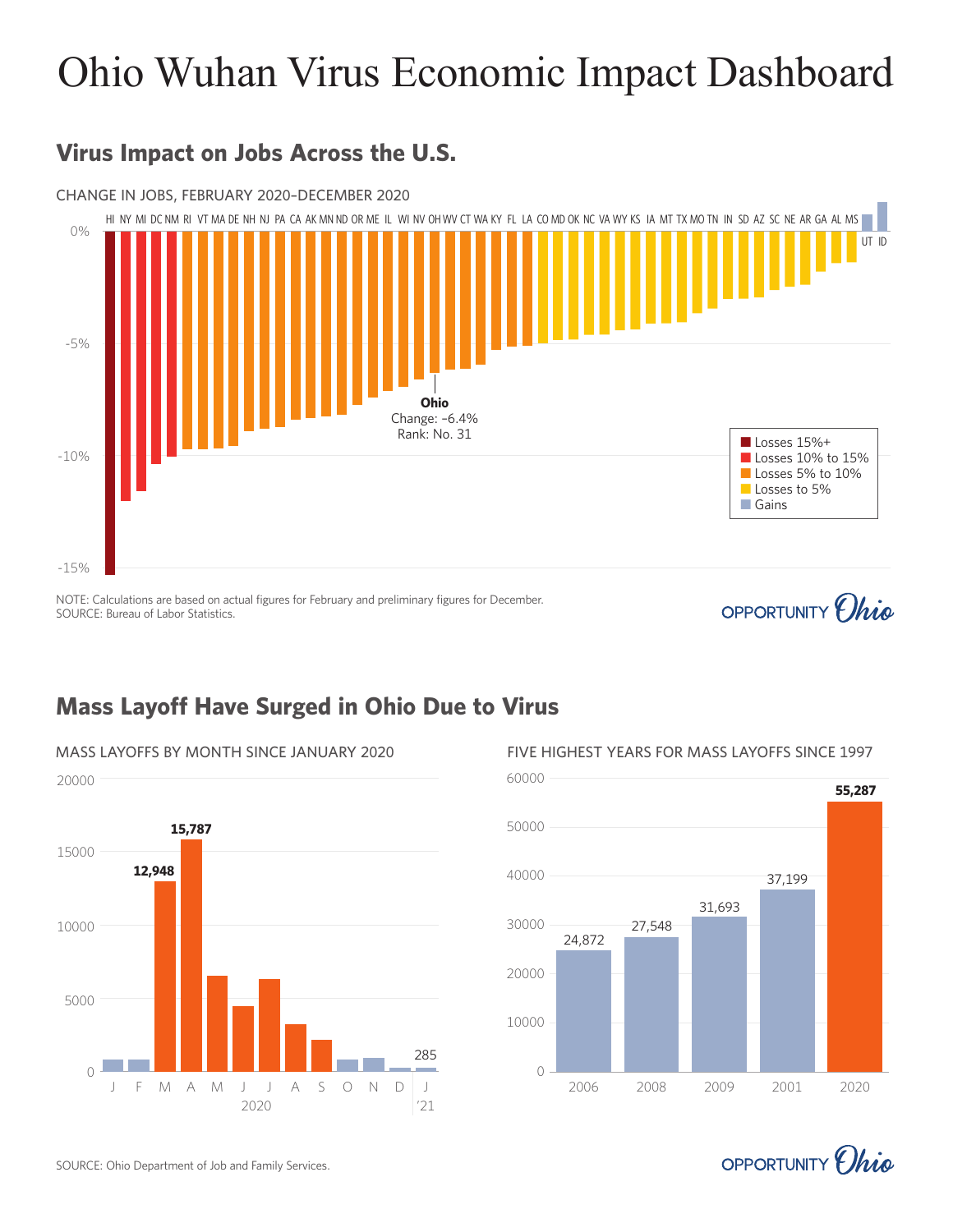## Ohio Wuhan Virus Economic Impact Dashboard

#### **When will Ohio fully recover?**

#### OHIO PRIVATE-SECTOR EMPLOYMENT, IN MILLIONS



NOTE: Recovery employment levels are higher than March 2000 levels because of population growth. In March 2000, Ohio had a population of 11.3 million, and today it is 11.7 million.

SOURCE: Opportunity Ohio calculations based on data from the U.S. Department of Labor, Bureau of Labor Statistics, http://www.bls.gov.



#### **Changes to Ohio Medicaid**





OPPORTUNITY *(hig* 

SOURCE: Ohio Department of Medicaid, http://medicaid.ohio.gov,